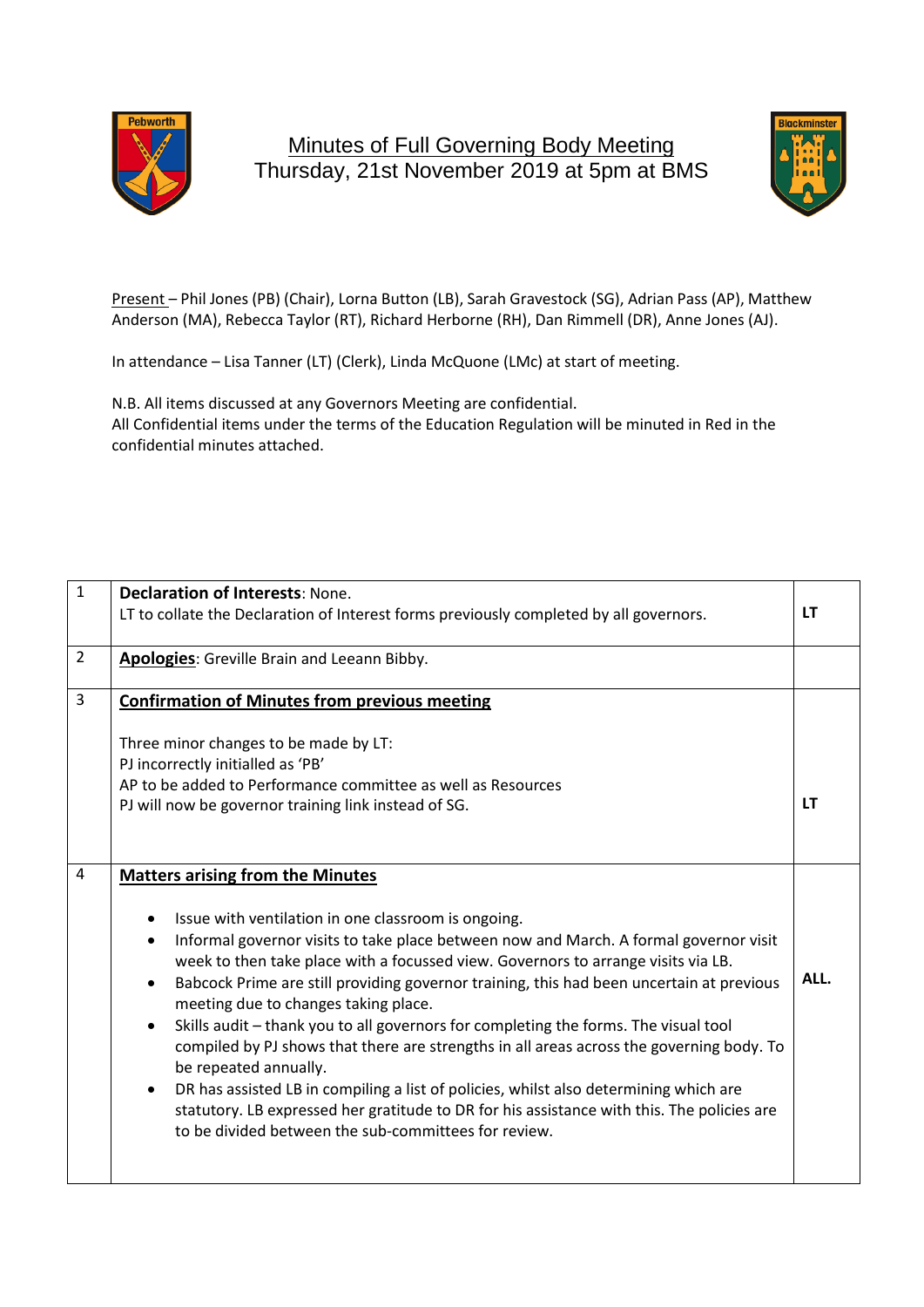| 5 | <b>Headteacher's report</b>                                                                                                                                                                                                                                                                                                                                                                                                                                                                                                                                                                         |         |
|---|-----------------------------------------------------------------------------------------------------------------------------------------------------------------------------------------------------------------------------------------------------------------------------------------------------------------------------------------------------------------------------------------------------------------------------------------------------------------------------------------------------------------------------------------------------------------------------------------------------|---------|
|   | New business manager has settled very well, RH and SG have met with her and<br>were very impressed with her level of competence. The member of staff that was<br>job sharing will be offered an exit interview by SG.                                                                                                                                                                                                                                                                                                                                                                               | SG.     |
|   | Clerk to be notified of all staff resignations between the federated schools so that<br>PJ can arrange future exit interviews.                                                                                                                                                                                                                                                                                                                                                                                                                                                                      |         |
|   | LMc was in attendance to answer governors questions regarding the summary of<br>$\bullet$<br>performance, previously circulated for the performance committee meeting<br>(postponed due to unexpected school closure/floods). PJ referred to the middle<br>inspection data report and asked if the governing body should be concerned<br>about the Key stage 2 SATs data. LMc replied that OFSTED have agreed with BMS'<br>appraisal that children have arrived into year 6 less able than some of the first<br>schools have stated. Children have been shown to make good progress once at<br>BMS. |         |
|   | PJ asked if the issues that are concerning are being addressed by the SDP to which<br>LMc replied yes, they are.                                                                                                                                                                                                                                                                                                                                                                                                                                                                                    |         |
|   | AJ enquired if the first schools with less able than previously assessed children<br>were using PiXL. LMc replied that no, they are not. She went on to state that PFS<br>has also adopted PiXL now.                                                                                                                                                                                                                                                                                                                                                                                                |         |
|   | LMc presented a report summarising EYFS, KS1 and KS2 results with expected and<br>higher levels for the past four years.                                                                                                                                                                                                                                                                                                                                                                                                                                                                            |         |
|   | PJ is keen to ensure that all governors understand the data that staff spend a lot<br>of time compiling. PJ and LB to discuss ways in which to streamline this data to<br>save staff time and make it easier for governors to understand. LMc suggested<br>Analysis of behaviour and summary of key performance indicators and strategies<br>being used.                                                                                                                                                                                                                                            | PJ, LB. |
|   | Attendance is improving, however there are still children on roll causing poor<br>results. This includes term-time holidays at both schools (an increase of 10%) and<br>one PFS child who is on a reduced timetable so currently attending three days a<br>week (which is an improvement as they were previously not attending at all).<br>The federation is working closely with the EWO to address these concerns.<br>PJ has asked the performance committee to look at these issues at the next<br>meeting.                                                                                      |         |
|   |                                                                                                                                                                                                                                                                                                                                                                                                                                                                                                                                                                                                     |         |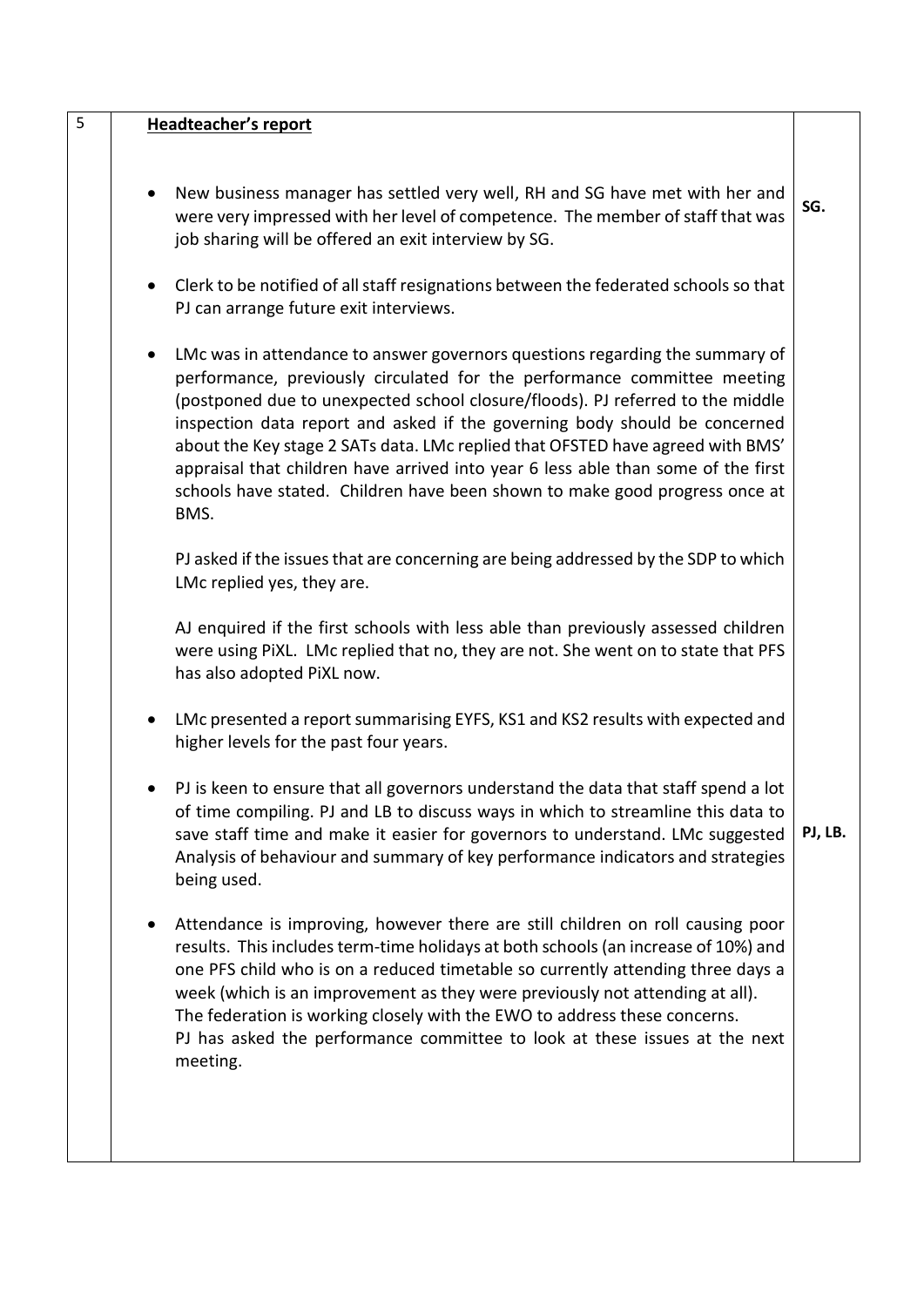| 6                       | <b>Reports from Performance and Resource Committee meetings</b>                                                                                                                                                                                                                                                                                                                                                                                                                                                                                                                                                                                                                                             |  |
|-------------------------|-------------------------------------------------------------------------------------------------------------------------------------------------------------------------------------------------------------------------------------------------------------------------------------------------------------------------------------------------------------------------------------------------------------------------------------------------------------------------------------------------------------------------------------------------------------------------------------------------------------------------------------------------------------------------------------------------------------|--|
|                         | Both meetings were postponed due to unexpected school closures following localised<br>flooding on 14.11.19. A Resource committee meeting scheduled for Wednesday $4th$<br>December, 4.30pm. RH will be standing down in the near future and this meeting will be<br>used to support SG as she steps into his role. Performance meeting to take place<br>Thursday January 16 <sup>th</sup> , 4pm.<br>A new boiler for BMS was approved under Chair's action.                                                                                                                                                                                                                                                 |  |
| $\overline{\mathbf{z}}$ | <b>Health and Safety and Safeguarding</b>                                                                                                                                                                                                                                                                                                                                                                                                                                                                                                                                                                                                                                                                   |  |
|                         | LB had previously provided the Resources committee with the reportable accident list.<br>RT asked what progress had been made about the ventilation issue in one of the<br>$\bullet$<br>classrooms. MA has discussed it with the business manager, extractor fans that were<br>previously in the room were removed during renovations, they are to be replaced. PJ<br>has asked for an update on this work at the Resource committee meeting. A hob in the<br>cooking room is also to be repaired.<br>AJ raised the issue of potentially high lead levels in Pebworth Village. Severn Trent are<br>to test the water and necessary action to be taken. Update to be given at Resource<br>committee meeting. |  |
| 8                       | <b>Update on Self-Evaluation Forms</b>                                                                                                                                                                                                                                                                                                                                                                                                                                                                                                                                                                                                                                                                      |  |
|                         | SEFs circulated. No updates or changes at this time. To be discussed at next FGM.                                                                                                                                                                                                                                                                                                                                                                                                                                                                                                                                                                                                                           |  |
| 9                       | <b>Update of Federation Development Plan</b>                                                                                                                                                                                                                                                                                                                                                                                                                                                                                                                                                                                                                                                                |  |
|                         | FDP circulated. No updates or changes at this time. To be discussed at next FGM.                                                                                                                                                                                                                                                                                                                                                                                                                                                                                                                                                                                                                            |  |
|                         | The FDP will be used as the focus for governor visits in the Spring.                                                                                                                                                                                                                                                                                                                                                                                                                                                                                                                                                                                                                                        |  |
|                         |                                                                                                                                                                                                                                                                                                                                                                                                                                                                                                                                                                                                                                                                                                             |  |
| 10                      | <b>Governor visits and monitoring</b>                                                                                                                                                                                                                                                                                                                                                                                                                                                                                                                                                                                                                                                                       |  |
|                         | This half term and next, governors are invited to make informal visits to both schools<br>without specific focus. In March, there will be a week for formal visits, using the FDP as<br>a focus. Appointments to be arranged via LB.<br>MA will visit PFS again.                                                                                                                                                                                                                                                                                                                                                                                                                                            |  |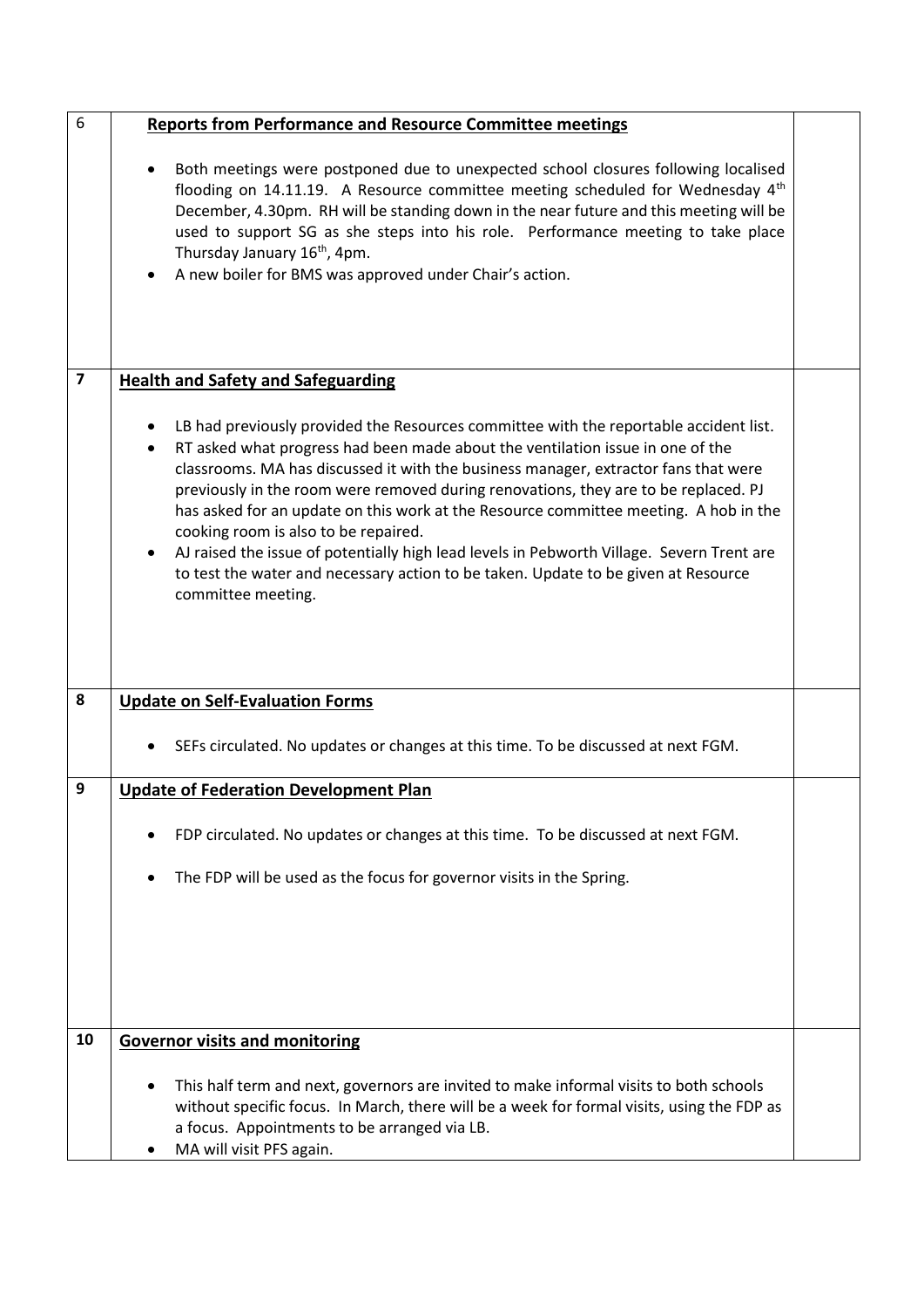|    | SG asked if there are social events planned that governors can attend. BMS has a carol<br>concert and Christmas fair in December, PFS has a nativity the same month.<br>Schools to inform clerk of upcoming events so that dates may be forwarded to the<br>governors.                                                                                                                                                                                                                                                                                                                                                                                                                                                                                                                                                                            |            |
|----|---------------------------------------------------------------------------------------------------------------------------------------------------------------------------------------------------------------------------------------------------------------------------------------------------------------------------------------------------------------------------------------------------------------------------------------------------------------------------------------------------------------------------------------------------------------------------------------------------------------------------------------------------------------------------------------------------------------------------------------------------------------------------------------------------------------------------------------------------|------------|
| 11 | Governor Training - review & monitor<br>Training is available, especially for new governors.<br>Suggestion that organising group training sessions with cluster schools may help reduce<br>the cost.                                                                                                                                                                                                                                                                                                                                                                                                                                                                                                                                                                                                                                              | <b>ALL</b> |
| 12 | <b>Review &amp; agree Annual Work Plans</b><br>Reviewed by PJ who will circulate via clerk. Everything is up to date.<br>$\bullet$<br>AJ asked if anything particularly needs planning for currently, the results in Spring will<br>be the next large review. The budget will also need looking at in the near future.                                                                                                                                                                                                                                                                                                                                                                                                                                                                                                                            | PJ, LT     |
| 13 | Policies to be reviewed<br>A plan has been organised for policies to be reviewed by the sub-committees. Both<br>chairs are to be clear which policies are to be covered. The policies need to be ready by<br>next FGB on 5 <sup>th</sup> March 2020.<br>Disciplinary policy discussed - all governors agree to this policy.                                                                                                                                                                                                                                                                                                                                                                                                                                                                                                                       | RH,<br>AJ. |
| 14 | AOB - to be notified before meeting<br>MA asked for clarification regarding what data governors require to monitor behaviour.<br>PJ and LB plan to discuss a document to present this. MA described that the system<br>report allows for entry of specific interventions used and the comparative effectiveness<br>of this. RH said that he hopes compiling these reports are useful, not only for governors<br>to review but also so that staff can monitor the effectiveness of interventions, to which<br>MA said it is very helpful and progress is already being noted.<br>National Governors Association (NGA) Code of Conduct - PJ recommended that this is<br>adopted as a guide - all in agreement to this.<br>PJ and LB have a meeting arranged with the Local Authority to discuss the long term<br>strategic plan for the federation. | PJ, LB.    |

The meeting closed at 6.30pm

Lisa Tanner Clerk